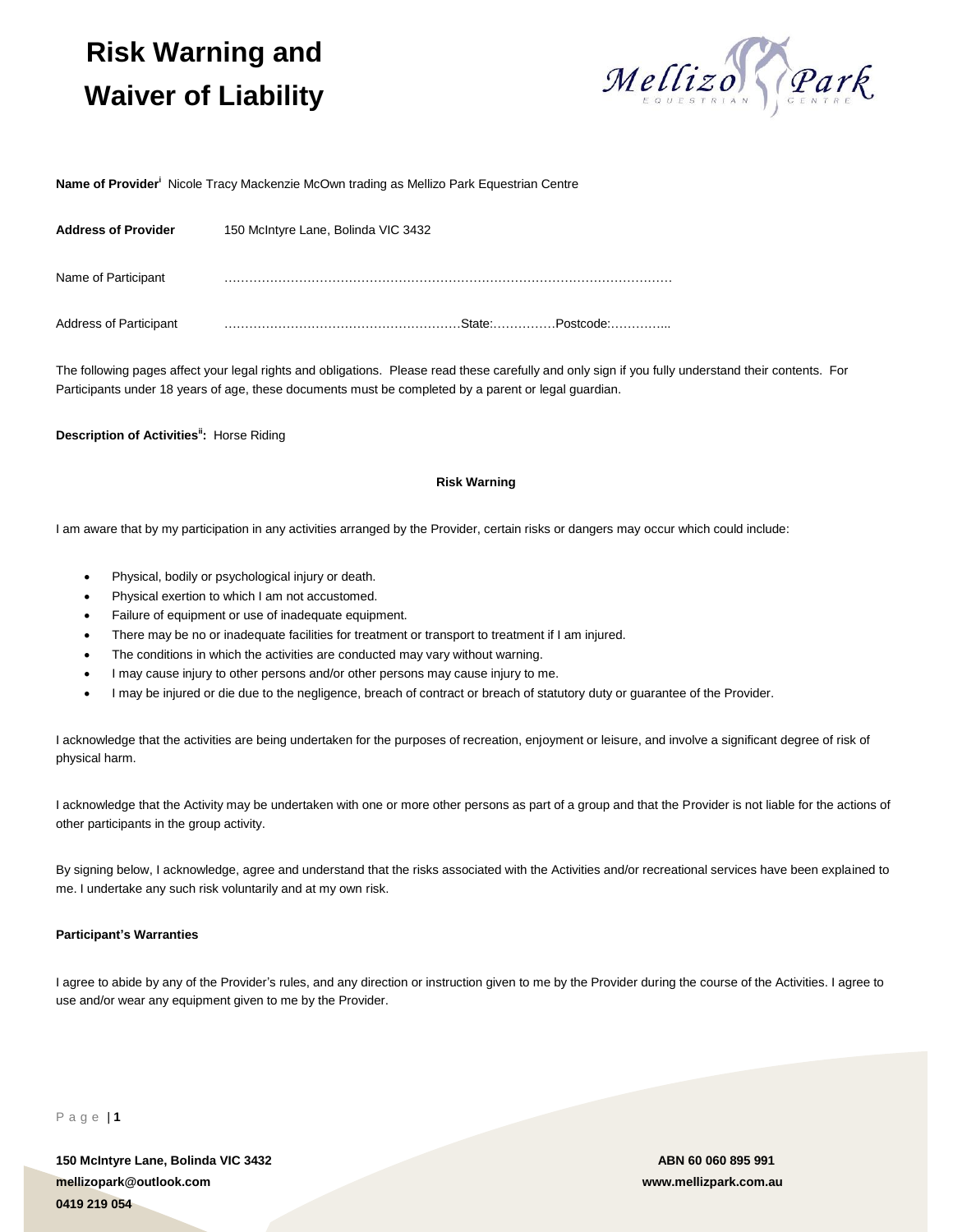# **Risk Warning and Waiver of Liability**



I declare that I am medically and physically fit and able to participate in the Activities. I acknowledge that I must, and agree that I will, disclose any preexisting medical or other condition, injury or concern that may affect the risk that either I or any other person will suffer injury, loss or damage during the course of the Activities and notify the Provider of any injuries, illness or concerns that may arise during the Activity. I will not engage in any reckless, negligent or foolish behavior or any other behavior that is likely to cause injury to me, any other participant or person.

I agree that if I suffer any injury or illness, the Provider may provide evacuation, first aid and/or medical treatment at my expense and that my acceptance of these terms and conditions constitutes my consent to such evacuation, first aid and/or medical treatment.

I declare that I have not consumed any alcohol or mind altering substance, or medication that may impact my judgement or physical capacity, before or at the time of engaging in the Activities.

## **Exclusion of liability**

I agree to and unconditionally release, waive, discharge and forever hold harmless, the Provider or any of its employees, agents, directors or officers, from any claims as a result of any personal injury sustained, whether caused by the Provider's negligent act or willful act or omission, breach of contract, breach of statutory duty, error, or otherwise in connection with or arising out of the Activities.

I agree that the Provider will not be liable for any claims for personal injury that may be brought against it as a result of or in connection with any act, omission, default, failure or error on the part of the Provider, and agree to indemnify and keep indemnified the Provider in respect of any such claims.

### **Waiver**

It is possible for a supplies of recreational services to ask you to agree that the statutory guarantees under the *Australian Consumer Law* (which is schedule 2 to the *Competition and Consumer Act 2010* (Cth)) do not apply to you. If you sign this form, you will be agreeing that your rights (or the rights of a person for whom or on whose behalf you are acquiring the services) to sue the Provider in relation to the Provider's services or the activities that you undertake because the services or activities provided were not in accordance with the guarantees are excluded, restricted or modified as set out below.

# **For Victoria**

## **Warning under the** *Australian Consumer Law and Fair Trading Act 2012* **(VIC)**

Under the *Australian Consumer Law (Victoria)*, several statutory guarantees apply to the supply of certain goods and services. These guarantees mean that the supplier named on this form is required to ensure that the recreational services it supplies to you:

- Are rendered with due care and skill; and
- Are reasonably fit for any purpose which you, either expressly or by implication, make know to the supplier; and
- Might reasonably be expected to achieve any result you have made know to the supplier.

P a g e | **2**

**150 McIntyre Lane, Bolinda VIC 3432 ABN 60 060 895 991 mellizopark@outlook.com www.mellizpark.com.au 0419 219 054**